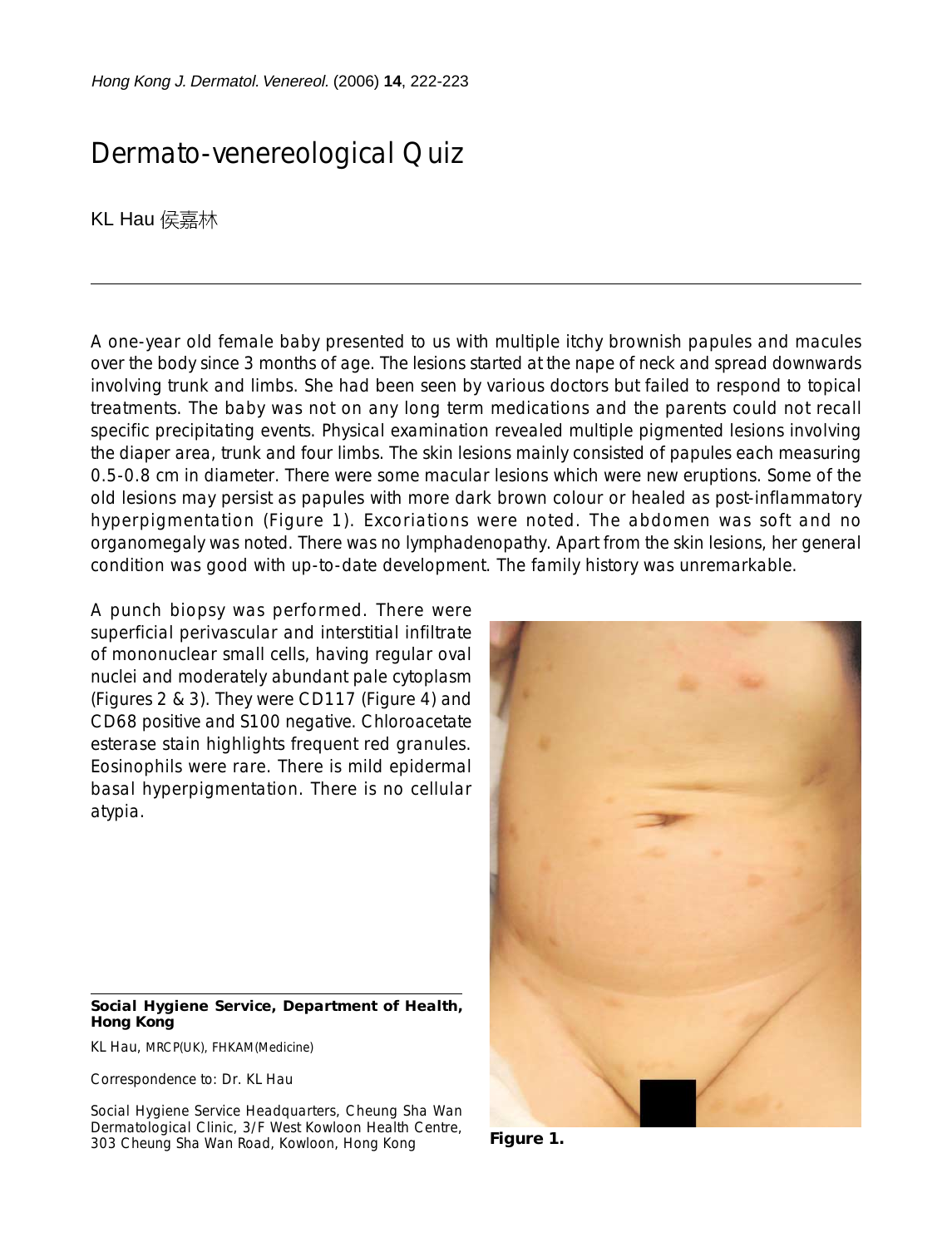





**Figure 2.**

**Figure 3.**



**Figure 4.**

## **Questions**

- 1. What are the differential diagnoses and most likely diagnosis?
- 2. What other investigations that may be helpful?
- 3. A clinical sign was often mentioned for this condition. How reliable was it in making the diagnosis?
- 4. What is the long term outlook and what are the treatment options for this baby?